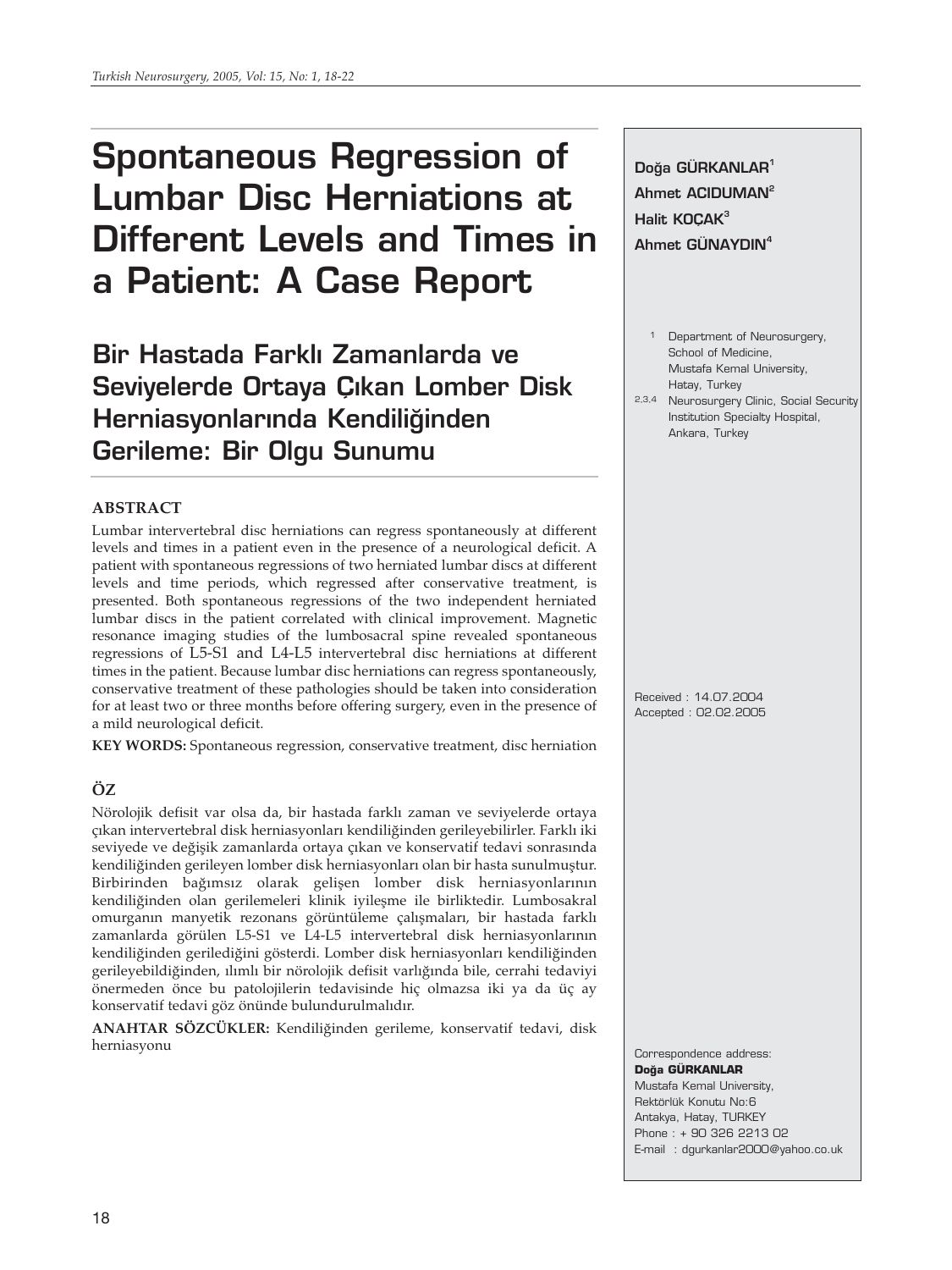## **INTRODUCTION**

It has been reported that protruded discs can be found in 20-30% of the normal population (1, 17, 18). Spontaneous regression of herniated lumbar disc material has been well documented (4, 5, 10, 12, 14). Guinto first documented spontaneous intervertebral disc regression in 1983 (5). Although some patients required surgical intervention due to the prolonged intolerable leg pain, the majority healed spontaneously (7, 10).

We present spontaneous regression of two herniated lumbar discs at different levels in one patient.

#### **CASE**

A 42-year-old man presented to our outpatient clinic in April 1999 with a two-week history of low back and right leg pain, without neurological deficit except an Achilles tendon reflex loss and positive right straight leg raising (SLR) test. The initial MRI study in April 1999 revealed a right-sided posterolateral L5-S1 extruded disc fragment, migrated caudally (Figure 1A, 1B). He was given conservative therapy but this failed to relieve his symptoms and surgery was offered to remove the herniated disc material. The patient refused surgery and chose instead to proceed with physical therapy. His radicular pain disappeared after two months.

The patient was admitted to our outpatient clinic for follow-up examination nearly three years after his initial symptoms. In the second MRI study in October 2002, the previously extruded L5-S1 disc fragment had disappeared completely and there was no evidence of dural sac compression, but a L4-5 posterocentral protrusion was observed (Figure 2A, 2B, 2C).

One year after the second MRI study, the patient again presented to our hospital with one-month history of low back and left leg pain. His neurological examination revealed a positive leftsided SLR test and left extensor hallucis longus muscle weakness (4/5). The third MRI study in August 2003 revealed a left posterolaterally extruded L4-5 disc herniation with caudal migration (Figure 3A, 3B). This time he was offered medical treatment instead of surgery and his symptoms resolved in almost one month. His follow-up MRI of the lumbar region in March 2004 again showed spontaneous regression (Figure 4A, 4B).



**Figure 1A:** The sagittal T2WI of the initial MRI study in April 1999 revealed an L5-S1 extruded disc fragment, migrated caudally.



**Figure 1B:** The axial T2WI of the initial MRI study in April 1999 revealed a right-sided posterolateral L5-S1 extruded disc fragment.



**Figure 2A:** The sagittal T2WI of the second MRI study in October 2002 revealed an L4-L5 protrusion without L5-S1 extruded disc fragment.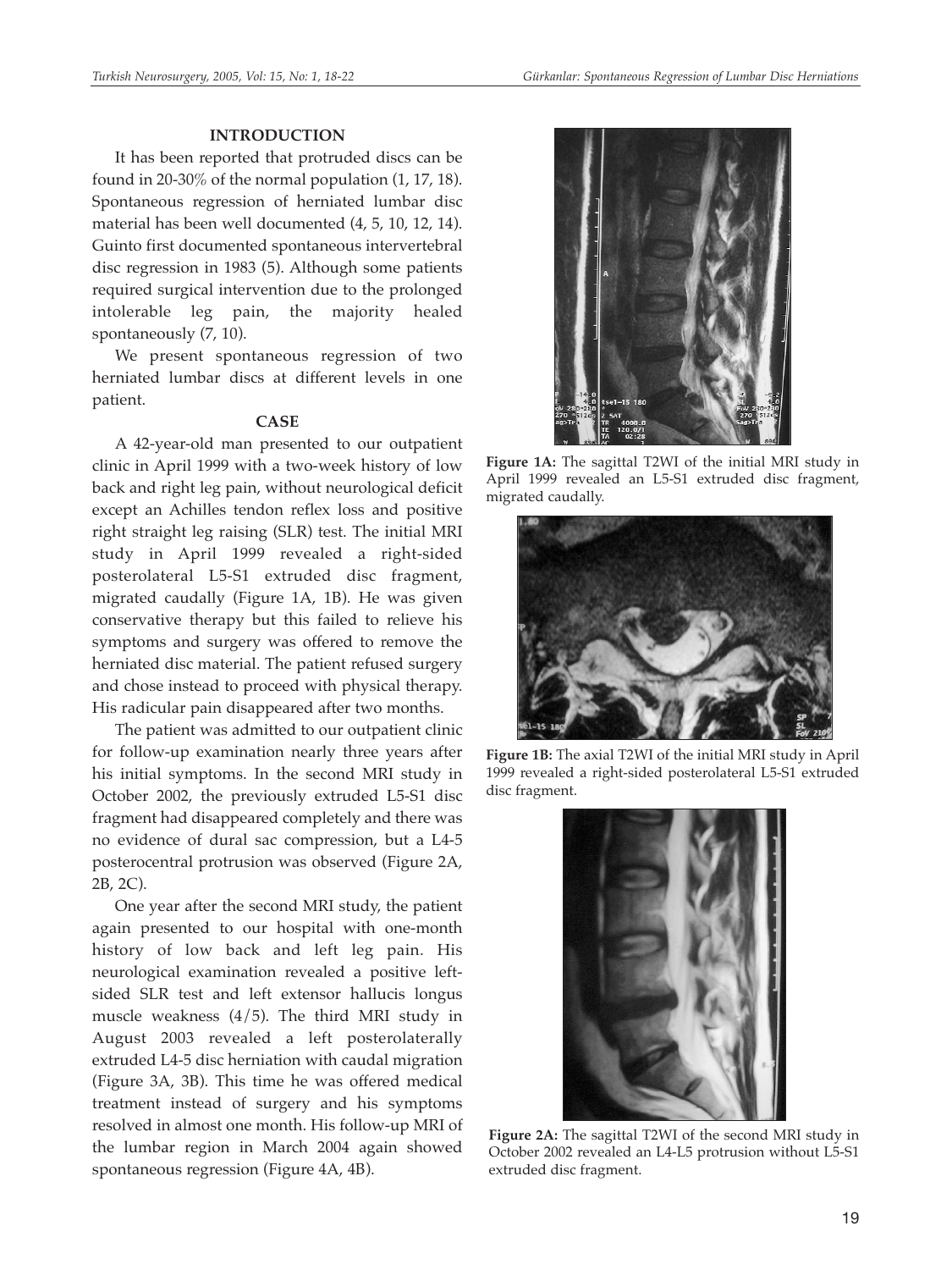

**Figure 2B:** There was no evidence of the previous extruded disc herniation in the axial T2WI of the second MRI study in October 2002.



**Figure 2C:** The axial T2WI of the second MRI study in October 2002 revealed only a L4-L5 posterocentral protrusion.



**Figure 3A:** The sagittal T2WI of the third MRI study in August 2003 revealed an extruded L4-5 disc herniation with caudal migration.



**Figure 3B:** The axial T2WI of the third MRI study in August 2003 revealed a left-sided L4-5 extruded disc herniation.



**Figure 4A:** The sagittal T2WI of the follow-up MRI of the lumbar region in March 2004 again showed spontaneous regression.



**Figure 4B:** The axial T2WI of the follow-up MRI of the lumbar region in March 2004 again showed spontaneous regression.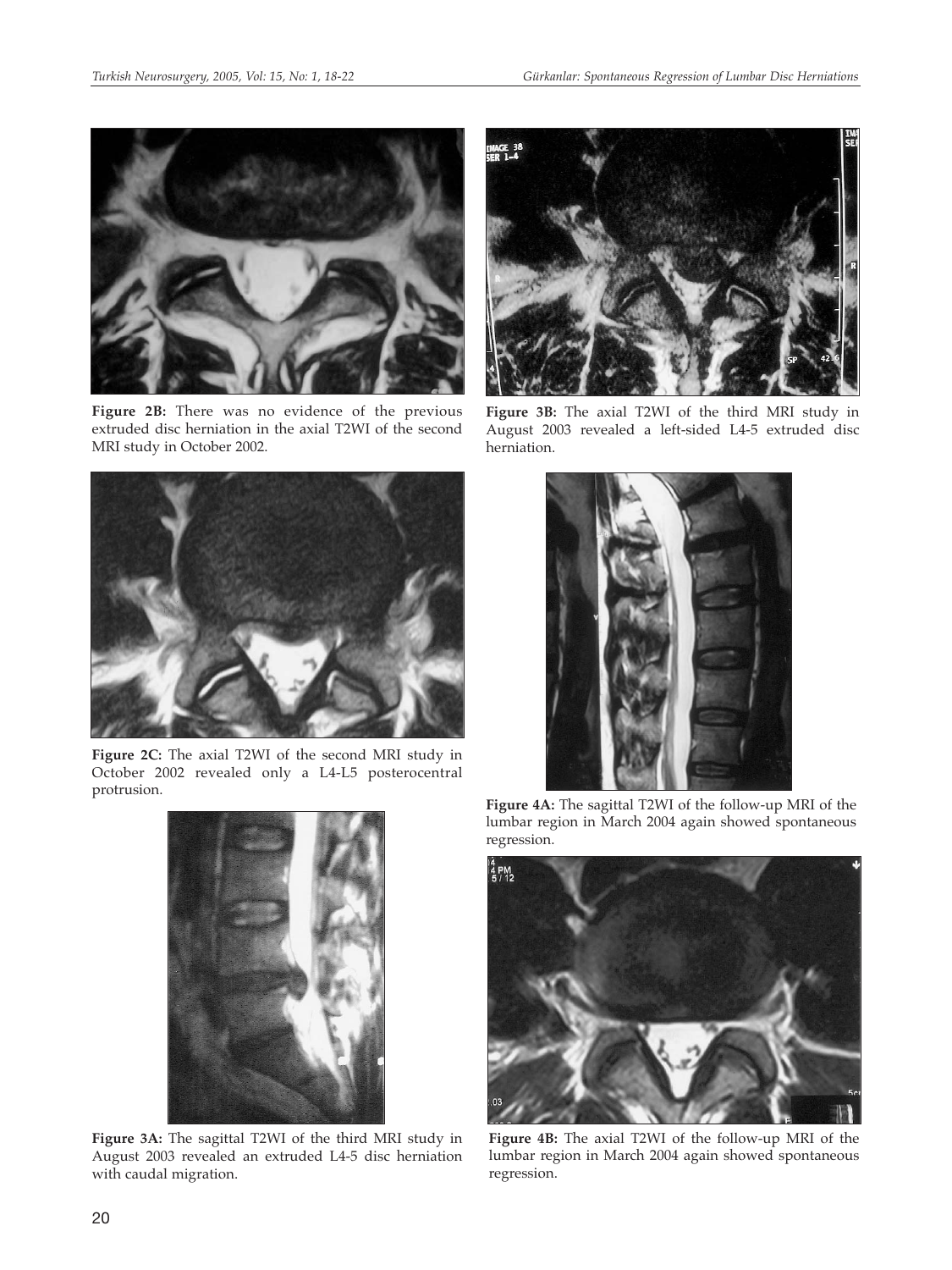## **DISCUSSION**

Guinto first documented spontaneous herniated nucleus pulposus (HNP) regression in 1983 (5). In 1985, Teplick and Haskin first documented the spontaneous resolution of a lumbar disc by computerized tomography and they reported that 9 out of their 55 patients harboring lumbar disc herniation showed spontaneous regression (16,4%) (16). Since that time, the spontaneous resolution in several cases of lumbar disc herniations have also been documented (9, 2, 13).

Recently, CT and MRI have been used to document such regression in different spinal compartments (4, 5, 9, 11, 12, 14). MRI has provided more detailed information about disc herniations and their natural history (9, 11, 12, 14).

The spontaneous regression of intervertebral disc herniation is well documented, but the exact mechanism is still controversial.

Migrated type herniation, neovascularization, phagocytosis and proinflammatory chemokines (MCP-1 and IL-8) are all suggested as mechanisms responsible for the regression of herniated intervertebral discs (3, 7, 8, 11, 15).

The phagocytosis of macrophages, one of the mechanisms of herniated disc regression, was observed more often in sequestration type lesions than subligamentous type lesions (7). When the HNP migrated until the midline of the vertebral body, the posterior longitudinal ligament would be ruptured and the HNP would be exposed to the epidural space (11).

Komori et al reported that disappearance of HNP was seen frequently in cases of migrating herniation (Type 3 cases where the base of the extruded disc extended beyond the disc height) and they also speculated that the migrating HNP mass might be exposed to the epidural vascular supply in almost all Type 3 cases and inflammatory response and neovascularization around the disc material would lead to macrophage phagocytosis and HNP resorption (11). They also reported that, in accordance with our case, the duration of leg pain was significantly less in the patient showing marked degree of herniation (11).

Burke et al concluded that human intervertebral disc tissue is capable of spontaneously producing proinflammatory chemokines, monocyte chemoattractant protein-1 and interleukin-8, which are chemoattractant for macrophages and capillaries and may explain the ingrowth of granulation tissue seen in spontaneous disc herniation resorption (3).

Minamide et al, in their experimental study, demonstrated new vessel formation and increased number of inflammatory cells that facilitated the resorption of intervertebral disc material relocated in the epidural space in the fibroblast growth factortreated group (15).

According to another hypothesis, the herniated disc material retracts to the intervertebral space (16). Theoretically this may occur if there is a disc bulge or if the disc material protrudes through the annulus fibrosus but is not separated from it (6).

# **CONCLUSION**

Our case report points out the potential for the spontaneous regression of posterolateral and migration-type lumbar intervertebral disc herniations and the possibility of spontaneous regression at different levels and time periods in one patient.

Our initial treatment should be conservative even in the presence of mild neurological deficit, for at least two or three months before offering surgery.

#### **REFERENCES**

- 1. Boden SD, David DO, Dina TS, Patronas NJ, Wiesel SW: Abnormal magnetic resonance scans of the lumbar spine in asymptomatic subjects. J Bone Joint Surg. (Am) 72: 403-408, 1990
- 2. Bozzao A, Gallucci M, Masciocchi C, Aprile I, Barile A, Passeriello R: Lumbar disc herniation. MR imaging assesment of natural history in patients treated without surgery. Radiology 15: 135-141, 1992
- 3. Burke JG, Watson RWG, McCormack D, Dowling FE, Walsh MG, Fitzpatrick JM: Spontaneous production of monocyte chemoattractant protein-1 and interleukin-8 by the human lumbar intervertebral disc. Spine 27 (13): 1402-1407, 2002
- 4. Ellenberg M, Reina N, Ross M, Chodorff G, Honet JC, Gross N: Regression of herniated nucleus pulposus: two patients with lumbar radiculopathy. Arch Phys Med Rehab 70: 842-844, 1989
- 5. Guinto FG, Hashim H, Stumer M: CT demonstration of disc regression after conservative therapy. AJNR 5: 632-633, 1984
- 6. Hakelius A: Prognosis in sciatica: A clinical follow-up of surgical and non-surgical treatment. Acta Orthop Scand Suppl 129: 1- 76, 1970
- 7. Haro H, Shinomiya K, Komori H, Okawa A, Saito I, Miyasaka N, Furuya K: Upregulated expression of chemokines in herniated nucleus pulposus resorption. Spine 21 (14): 1647- 1652, 1996 July 15
- 8. Hirabayashi S, Kumano K, Tsuiki T, Eguchi M, Ikeda S: A dorsally displayed free fragment of lumbar disc herniation and its interesting histologic findings; A Case Report. Spine 15: 1231-1233, 1990
- 9. Keskil S, Ayberg G, Evliyaoğlu C, Kizartici T, Yücel E, Anbarci H: Spontaneous resolution of "protruded" lumbar discs. Minim Invas Neurosurg 47: 226-226, 2004